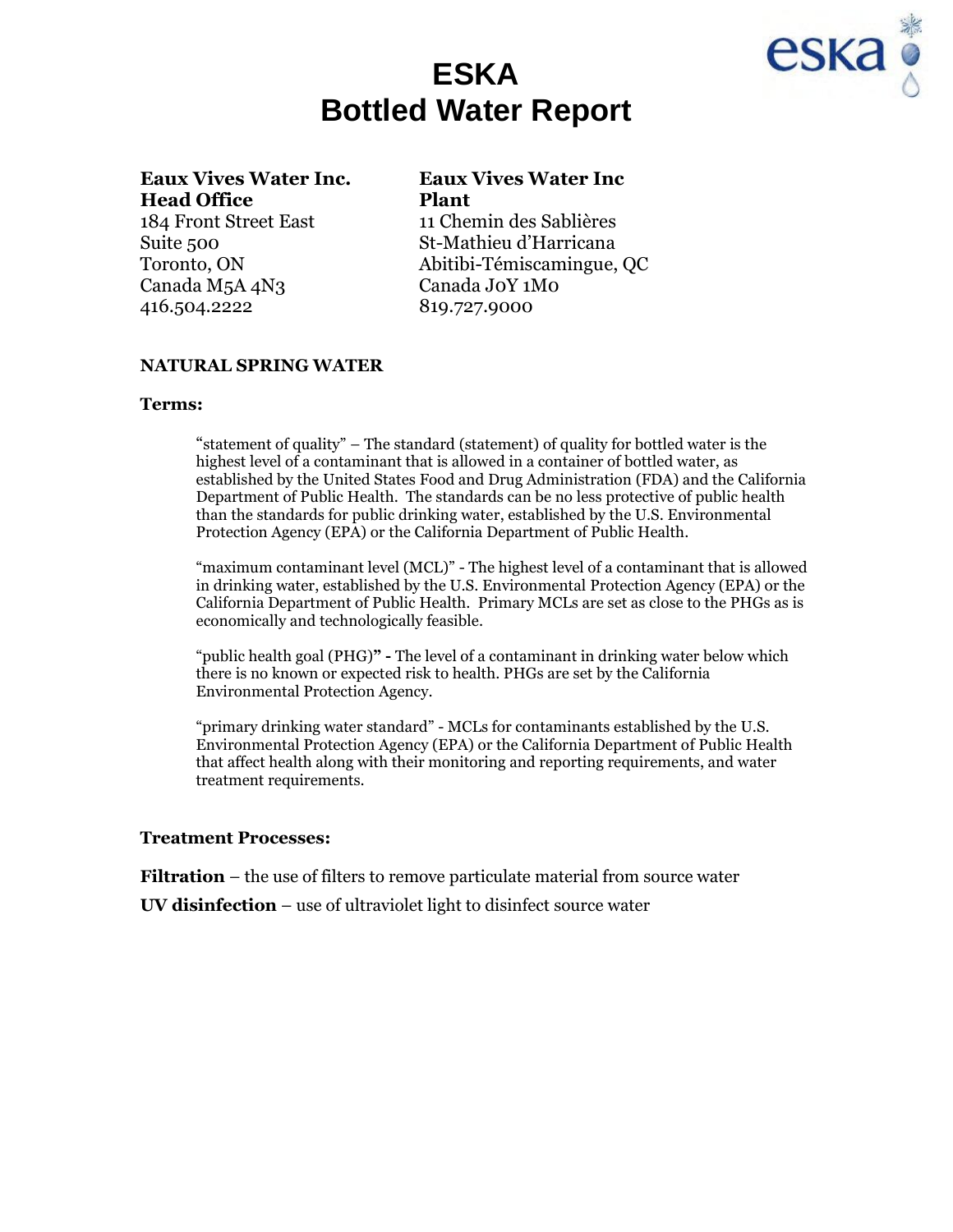



**California law requires a reference to FDA's website for recalls:**  <http://www.fda.gov/opacom/7alerts.html>

**Our product has been thoroughly tested in accordance with federal and California law. Our bottled water is a food product and can not be sold unless it meets the standards established by the U.S. Food and Drug Administration and the California Department of Public Health. The following statements are required under California law:**

*"Drinking water, including bottled water, may reasonably be expected to contain at least small amounts of some contaminants. The presence of contaminants does not necessarily indicate that water poses a health risk. More information about contaminants and potential health effects can be obtained by calling the United States Food and Drug Administration, Food and Cosmetic Hotline (1- 888-723-3366)."*

*""Some persons may be more vulnerable to contaminants in drinking water than the general population. Immuno-compromised persons, including, but not limited to, persons with cancer who are undergoing chemotherapy, persons who have undergone organ transplants, persons with HIV/AIDS or other immune system disorders, some elderly persons, and infants can be particularly at risk from infections. These persons should seek advice about drinking water from their health care providers. The United States Environmental Protection Agency and the Centers for Disease Control and Prevention guidelines on appropriate means to lessen the risk of infection by cryptosporidium and other microbial contaminants are available from the Safe Drinking Water Hotline (1-800-426-4791)."*

*"The sources of bottled water include rivers, lakes, streams, ponds, reservoirs, springs, and wells. As water naturally travels over the surface of the land or through the ground, it can pick up naturally occurring substances as well as substances that are present due to animal and human activity. Substances that may be present in the source water include any of the following:*

- *1. Inorganic substances, including, but not limited to, salts and metals, that can be naturally occurring or result from farming, urban storm water runoff, industrial or domestic wastewater discharges, or oil and gas production.*
- *2. Pesticides and herbicides that may come from a variety of sources, including, but not limited to, agriculture, urban storm water runoff, and residential uses.*
- *3. Organic substances that are byproducts of industrial processes and petroleum production and can also come from gas stations, urban storm water runoff, agricultural application, and septic systems.*
- *4. Microbial organisms that may come from wildlife, agricultural livestock operations, sewage treatment plants, and septic systems.*
- *5. Substances with radioactive properties that can be naturally occurring or be the result of oil and gas production and mining activities."*

*"In order to ensure that bottled water is safe to drink, the United States Food and Drug Administration and the State Department of Public Health prescribe regulations that limit the amount of certain contaminants in water provided by bottled water companies."*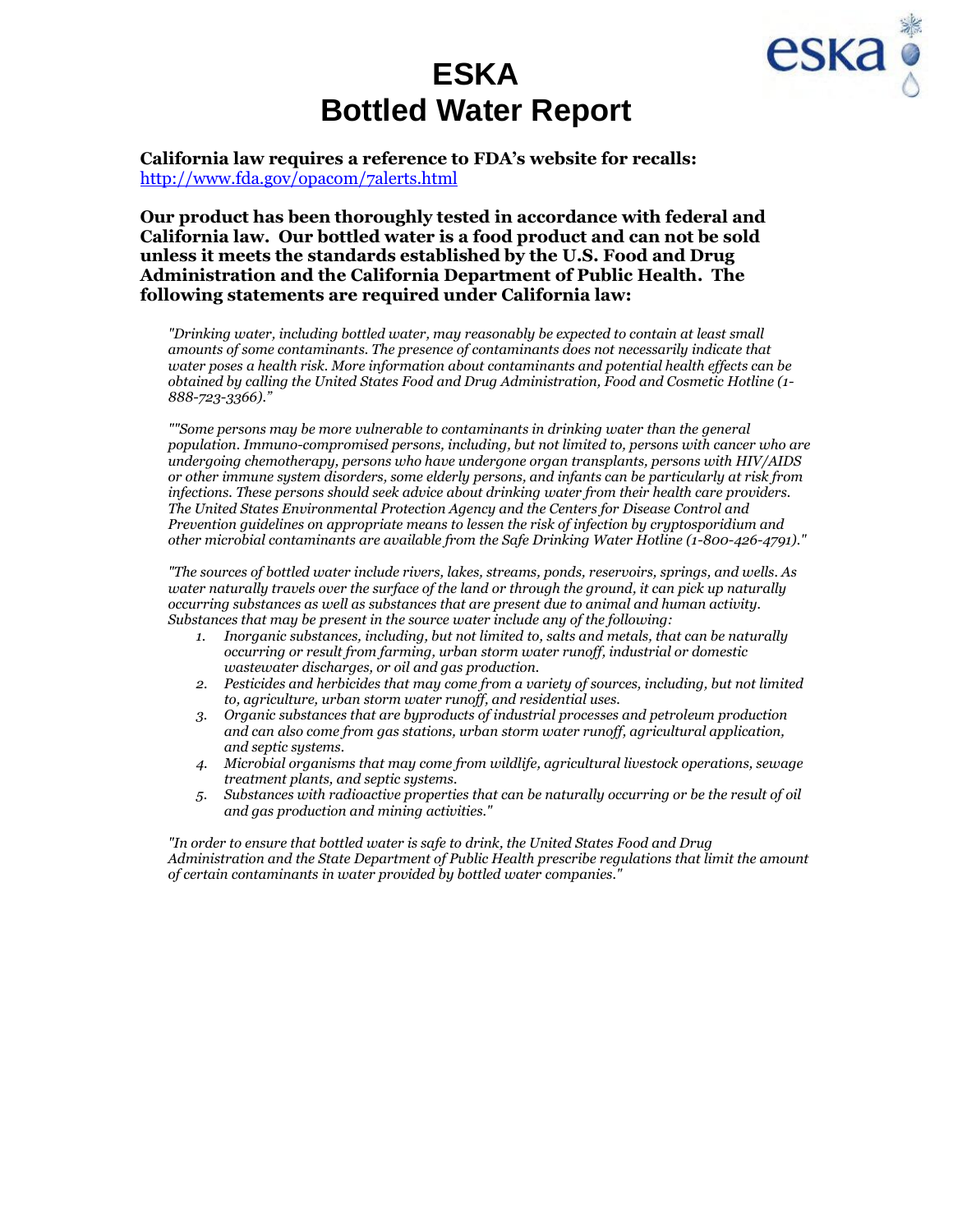Sample Id: **S-0000821961**

| <b>Physical Quality</b><br>Alkalinity as CaCO3<br>74<br>mg/LCaCO3<br>5<br>Color<br>Color Unit<br><b>ND</b><br>5<br>15<br>Pass<br>Specific Conductance<br>160<br>umhos/cm<br>0.1<br>Corrosivity<br>$0 - .58$<br>0<br>Hardness, Total<br>mg/LCaCO3<br>$\overline{2}$<br>76<br><b>TON</b><br>Odor, Threshold<br>$\mathbf{1}$<br>1<br>3<br>Pass<br>Solids Total Dissolved<br>mg/L<br>5<br>86<br>500<br>Pass<br>Turbidity<br><b>NTU</b><br><b>ND</b><br>5<br>0.1<br>Pass<br>pH<br>7.93<br>0.01<br>Temperature<br>21<br>0<br>deg. C<br>mg/L HCO3<br>Bicarbonate<br>5<br>90<br><b>Disinfection Residuals/Disinfection By-Products</b><br><b>Bromate</b><br>5<br><b>ND</b><br>ug/L<br>10<br>Pass<br>Chloramine, Total<br><b>ND</b><br>0.05<br>mg/L<br>4<br>Pass<br>Dichloramine<br><b>ND</b><br>mg/L<br>0.05<br>Monochloramine<br>mg/L<br><b>ND</b><br>0.05<br>Nitrogen trichloride<br>mg/L<br><b>ND</b><br>0.05<br>Chlorine, Total Residual<br><b>ND</b><br>0.05<br>mg/L<br>$\overline{4}$<br>Pass<br>Chlorite<br><b>ND</b><br>ug/L<br>10<br>1000<br>Pass<br><b>Chlorine Dioxide</b><br><b>ND</b><br>mg/L<br>0.1<br>0.8<br>Pass<br>Bromochloroacetic Acid<br><b>ND</b><br>ug/L<br>$\mathbf{1}$<br>Dibromoacetic Acid<br>ug/L<br><b>ND</b><br>$\mathbf{1}$<br>ug/L<br>Dichloroacetic Acid<br><b>ND</b><br>1<br>ug/L<br>Monobromoacetic Acid<br><b>ND</b><br>1<br>Monochloroacetic Acid<br><b>ND</b><br>ug/L<br>$\overline{2}$<br><b>Total Haloacetic Acid</b><br><b>ND</b><br>ug/L<br>60<br>Pass<br>1<br><b>Trichloroacetic Acid</b><br><b>ND</b><br>ug/L<br>$\mathbf{1}$<br>Radiologicals<br>P1 Gross Alpha<br><b>ND</b><br>pCi/L<br>3<br>15<br>Pass<br>P1 Gross Beta<br>pCi/L<br>4<br><b>ND</b><br>50<br>Pass<br>pCi/L<br>Radium 226 by SM705 (modified)<br><b>ND</b><br>1<br>pCi/L<br>Radium 228 by Ra-05<br><b>ND</b><br>1<br><b>Total Radium</b><br>pCi/L<br><b>ND</b><br>5<br>Pass<br>$\mathbf{1}$<br>Uranium<br><b>ND</b><br>mg/L<br>0.001<br>0.03<br>Pass<br><b>Inorganic Chemicals</b><br>Aluminum<br>0.01<br><b>ND</b><br>0.2<br>mg/L<br>Pass<br>Antimony<br><b>ND</b><br>0.0005<br>0.006<br>mg/L<br>Pass<br>Arsenic<br><b>ND</b><br>0.002<br>mg/L<br>0.01<br>Pass | <b>Testing Parameter</b> | <b>Detection Limit</b> | <b>Result</b> | <b>FDA SOQ</b> | <b>Units</b> | P/F |
|----------------------------------------------------------------------------------------------------------------------------------------------------------------------------------------------------------------------------------------------------------------------------------------------------------------------------------------------------------------------------------------------------------------------------------------------------------------------------------------------------------------------------------------------------------------------------------------------------------------------------------------------------------------------------------------------------------------------------------------------------------------------------------------------------------------------------------------------------------------------------------------------------------------------------------------------------------------------------------------------------------------------------------------------------------------------------------------------------------------------------------------------------------------------------------------------------------------------------------------------------------------------------------------------------------------------------------------------------------------------------------------------------------------------------------------------------------------------------------------------------------------------------------------------------------------------------------------------------------------------------------------------------------------------------------------------------------------------------------------------------------------------------------------------------------------------------------------------------------------------------------------------------------------------------------------------------------------------------------------------------------------------------------------------------------------------------------------------------------------------------------------------------------------------|--------------------------|------------------------|---------------|----------------|--------------|-----|
|                                                                                                                                                                                                                                                                                                                                                                                                                                                                                                                                                                                                                                                                                                                                                                                                                                                                                                                                                                                                                                                                                                                                                                                                                                                                                                                                                                                                                                                                                                                                                                                                                                                                                                                                                                                                                                                                                                                                                                                                                                                                                                                                                                      |                          |                        |               |                |              |     |
|                                                                                                                                                                                                                                                                                                                                                                                                                                                                                                                                                                                                                                                                                                                                                                                                                                                                                                                                                                                                                                                                                                                                                                                                                                                                                                                                                                                                                                                                                                                                                                                                                                                                                                                                                                                                                                                                                                                                                                                                                                                                                                                                                                      |                          |                        |               |                |              |     |
|                                                                                                                                                                                                                                                                                                                                                                                                                                                                                                                                                                                                                                                                                                                                                                                                                                                                                                                                                                                                                                                                                                                                                                                                                                                                                                                                                                                                                                                                                                                                                                                                                                                                                                                                                                                                                                                                                                                                                                                                                                                                                                                                                                      |                          |                        |               |                |              |     |
|                                                                                                                                                                                                                                                                                                                                                                                                                                                                                                                                                                                                                                                                                                                                                                                                                                                                                                                                                                                                                                                                                                                                                                                                                                                                                                                                                                                                                                                                                                                                                                                                                                                                                                                                                                                                                                                                                                                                                                                                                                                                                                                                                                      |                          |                        |               |                |              |     |
|                                                                                                                                                                                                                                                                                                                                                                                                                                                                                                                                                                                                                                                                                                                                                                                                                                                                                                                                                                                                                                                                                                                                                                                                                                                                                                                                                                                                                                                                                                                                                                                                                                                                                                                                                                                                                                                                                                                                                                                                                                                                                                                                                                      |                          |                        |               |                |              |     |
|                                                                                                                                                                                                                                                                                                                                                                                                                                                                                                                                                                                                                                                                                                                                                                                                                                                                                                                                                                                                                                                                                                                                                                                                                                                                                                                                                                                                                                                                                                                                                                                                                                                                                                                                                                                                                                                                                                                                                                                                                                                                                                                                                                      |                          |                        |               |                |              |     |
|                                                                                                                                                                                                                                                                                                                                                                                                                                                                                                                                                                                                                                                                                                                                                                                                                                                                                                                                                                                                                                                                                                                                                                                                                                                                                                                                                                                                                                                                                                                                                                                                                                                                                                                                                                                                                                                                                                                                                                                                                                                                                                                                                                      |                          |                        |               |                |              |     |
|                                                                                                                                                                                                                                                                                                                                                                                                                                                                                                                                                                                                                                                                                                                                                                                                                                                                                                                                                                                                                                                                                                                                                                                                                                                                                                                                                                                                                                                                                                                                                                                                                                                                                                                                                                                                                                                                                                                                                                                                                                                                                                                                                                      |                          |                        |               |                |              |     |
|                                                                                                                                                                                                                                                                                                                                                                                                                                                                                                                                                                                                                                                                                                                                                                                                                                                                                                                                                                                                                                                                                                                                                                                                                                                                                                                                                                                                                                                                                                                                                                                                                                                                                                                                                                                                                                                                                                                                                                                                                                                                                                                                                                      |                          |                        |               |                |              |     |
|                                                                                                                                                                                                                                                                                                                                                                                                                                                                                                                                                                                                                                                                                                                                                                                                                                                                                                                                                                                                                                                                                                                                                                                                                                                                                                                                                                                                                                                                                                                                                                                                                                                                                                                                                                                                                                                                                                                                                                                                                                                                                                                                                                      |                          |                        |               |                |              |     |
|                                                                                                                                                                                                                                                                                                                                                                                                                                                                                                                                                                                                                                                                                                                                                                                                                                                                                                                                                                                                                                                                                                                                                                                                                                                                                                                                                                                                                                                                                                                                                                                                                                                                                                                                                                                                                                                                                                                                                                                                                                                                                                                                                                      |                          |                        |               |                |              |     |
|                                                                                                                                                                                                                                                                                                                                                                                                                                                                                                                                                                                                                                                                                                                                                                                                                                                                                                                                                                                                                                                                                                                                                                                                                                                                                                                                                                                                                                                                                                                                                                                                                                                                                                                                                                                                                                                                                                                                                                                                                                                                                                                                                                      |                          |                        |               |                |              |     |
|                                                                                                                                                                                                                                                                                                                                                                                                                                                                                                                                                                                                                                                                                                                                                                                                                                                                                                                                                                                                                                                                                                                                                                                                                                                                                                                                                                                                                                                                                                                                                                                                                                                                                                                                                                                                                                                                                                                                                                                                                                                                                                                                                                      |                          |                        |               |                |              |     |
|                                                                                                                                                                                                                                                                                                                                                                                                                                                                                                                                                                                                                                                                                                                                                                                                                                                                                                                                                                                                                                                                                                                                                                                                                                                                                                                                                                                                                                                                                                                                                                                                                                                                                                                                                                                                                                                                                                                                                                                                                                                                                                                                                                      |                          |                        |               |                |              |     |
|                                                                                                                                                                                                                                                                                                                                                                                                                                                                                                                                                                                                                                                                                                                                                                                                                                                                                                                                                                                                                                                                                                                                                                                                                                                                                                                                                                                                                                                                                                                                                                                                                                                                                                                                                                                                                                                                                                                                                                                                                                                                                                                                                                      |                          |                        |               |                |              |     |
|                                                                                                                                                                                                                                                                                                                                                                                                                                                                                                                                                                                                                                                                                                                                                                                                                                                                                                                                                                                                                                                                                                                                                                                                                                                                                                                                                                                                                                                                                                                                                                                                                                                                                                                                                                                                                                                                                                                                                                                                                                                                                                                                                                      |                          |                        |               |                |              |     |
|                                                                                                                                                                                                                                                                                                                                                                                                                                                                                                                                                                                                                                                                                                                                                                                                                                                                                                                                                                                                                                                                                                                                                                                                                                                                                                                                                                                                                                                                                                                                                                                                                                                                                                                                                                                                                                                                                                                                                                                                                                                                                                                                                                      |                          |                        |               |                |              |     |
|                                                                                                                                                                                                                                                                                                                                                                                                                                                                                                                                                                                                                                                                                                                                                                                                                                                                                                                                                                                                                                                                                                                                                                                                                                                                                                                                                                                                                                                                                                                                                                                                                                                                                                                                                                                                                                                                                                                                                                                                                                                                                                                                                                      |                          |                        |               |                |              |     |
|                                                                                                                                                                                                                                                                                                                                                                                                                                                                                                                                                                                                                                                                                                                                                                                                                                                                                                                                                                                                                                                                                                                                                                                                                                                                                                                                                                                                                                                                                                                                                                                                                                                                                                                                                                                                                                                                                                                                                                                                                                                                                                                                                                      |                          |                        |               |                |              |     |
|                                                                                                                                                                                                                                                                                                                                                                                                                                                                                                                                                                                                                                                                                                                                                                                                                                                                                                                                                                                                                                                                                                                                                                                                                                                                                                                                                                                                                                                                                                                                                                                                                                                                                                                                                                                                                                                                                                                                                                                                                                                                                                                                                                      |                          |                        |               |                |              |     |
|                                                                                                                                                                                                                                                                                                                                                                                                                                                                                                                                                                                                                                                                                                                                                                                                                                                                                                                                                                                                                                                                                                                                                                                                                                                                                                                                                                                                                                                                                                                                                                                                                                                                                                                                                                                                                                                                                                                                                                                                                                                                                                                                                                      |                          |                        |               |                |              |     |
|                                                                                                                                                                                                                                                                                                                                                                                                                                                                                                                                                                                                                                                                                                                                                                                                                                                                                                                                                                                                                                                                                                                                                                                                                                                                                                                                                                                                                                                                                                                                                                                                                                                                                                                                                                                                                                                                                                                                                                                                                                                                                                                                                                      |                          |                        |               |                |              |     |
|                                                                                                                                                                                                                                                                                                                                                                                                                                                                                                                                                                                                                                                                                                                                                                                                                                                                                                                                                                                                                                                                                                                                                                                                                                                                                                                                                                                                                                                                                                                                                                                                                                                                                                                                                                                                                                                                                                                                                                                                                                                                                                                                                                      |                          |                        |               |                |              |     |
|                                                                                                                                                                                                                                                                                                                                                                                                                                                                                                                                                                                                                                                                                                                                                                                                                                                                                                                                                                                                                                                                                                                                                                                                                                                                                                                                                                                                                                                                                                                                                                                                                                                                                                                                                                                                                                                                                                                                                                                                                                                                                                                                                                      |                          |                        |               |                |              |     |
|                                                                                                                                                                                                                                                                                                                                                                                                                                                                                                                                                                                                                                                                                                                                                                                                                                                                                                                                                                                                                                                                                                                                                                                                                                                                                                                                                                                                                                                                                                                                                                                                                                                                                                                                                                                                                                                                                                                                                                                                                                                                                                                                                                      |                          |                        |               |                |              |     |
|                                                                                                                                                                                                                                                                                                                                                                                                                                                                                                                                                                                                                                                                                                                                                                                                                                                                                                                                                                                                                                                                                                                                                                                                                                                                                                                                                                                                                                                                                                                                                                                                                                                                                                                                                                                                                                                                                                                                                                                                                                                                                                                                                                      |                          |                        |               |                |              |     |
|                                                                                                                                                                                                                                                                                                                                                                                                                                                                                                                                                                                                                                                                                                                                                                                                                                                                                                                                                                                                                                                                                                                                                                                                                                                                                                                                                                                                                                                                                                                                                                                                                                                                                                                                                                                                                                                                                                                                                                                                                                                                                                                                                                      |                          |                        |               |                |              |     |
|                                                                                                                                                                                                                                                                                                                                                                                                                                                                                                                                                                                                                                                                                                                                                                                                                                                                                                                                                                                                                                                                                                                                                                                                                                                                                                                                                                                                                                                                                                                                                                                                                                                                                                                                                                                                                                                                                                                                                                                                                                                                                                                                                                      |                          |                        |               |                |              |     |
|                                                                                                                                                                                                                                                                                                                                                                                                                                                                                                                                                                                                                                                                                                                                                                                                                                                                                                                                                                                                                                                                                                                                                                                                                                                                                                                                                                                                                                                                                                                                                                                                                                                                                                                                                                                                                                                                                                                                                                                                                                                                                                                                                                      |                          |                        |               |                |              |     |
|                                                                                                                                                                                                                                                                                                                                                                                                                                                                                                                                                                                                                                                                                                                                                                                                                                                                                                                                                                                                                                                                                                                                                                                                                                                                                                                                                                                                                                                                                                                                                                                                                                                                                                                                                                                                                                                                                                                                                                                                                                                                                                                                                                      |                          |                        |               |                |              |     |
|                                                                                                                                                                                                                                                                                                                                                                                                                                                                                                                                                                                                                                                                                                                                                                                                                                                                                                                                                                                                                                                                                                                                                                                                                                                                                                                                                                                                                                                                                                                                                                                                                                                                                                                                                                                                                                                                                                                                                                                                                                                                                                                                                                      |                          |                        |               |                |              |     |
|                                                                                                                                                                                                                                                                                                                                                                                                                                                                                                                                                                                                                                                                                                                                                                                                                                                                                                                                                                                                                                                                                                                                                                                                                                                                                                                                                                                                                                                                                                                                                                                                                                                                                                                                                                                                                                                                                                                                                                                                                                                                                                                                                                      |                          |                        |               |                |              |     |
|                                                                                                                                                                                                                                                                                                                                                                                                                                                                                                                                                                                                                                                                                                                                                                                                                                                                                                                                                                                                                                                                                                                                                                                                                                                                                                                                                                                                                                                                                                                                                                                                                                                                                                                                                                                                                                                                                                                                                                                                                                                                                                                                                                      |                          |                        |               |                |              |     |
|                                                                                                                                                                                                                                                                                                                                                                                                                                                                                                                                                                                                                                                                                                                                                                                                                                                                                                                                                                                                                                                                                                                                                                                                                                                                                                                                                                                                                                                                                                                                                                                                                                                                                                                                                                                                                                                                                                                                                                                                                                                                                                                                                                      |                          |                        |               |                |              |     |
|                                                                                                                                                                                                                                                                                                                                                                                                                                                                                                                                                                                                                                                                                                                                                                                                                                                                                                                                                                                                                                                                                                                                                                                                                                                                                                                                                                                                                                                                                                                                                                                                                                                                                                                                                                                                                                                                                                                                                                                                                                                                                                                                                                      |                          |                        |               |                |              |     |
|                                                                                                                                                                                                                                                                                                                                                                                                                                                                                                                                                                                                                                                                                                                                                                                                                                                                                                                                                                                                                                                                                                                                                                                                                                                                                                                                                                                                                                                                                                                                                                                                                                                                                                                                                                                                                                                                                                                                                                                                                                                                                                                                                                      |                          |                        |               |                |              |     |
|                                                                                                                                                                                                                                                                                                                                                                                                                                                                                                                                                                                                                                                                                                                                                                                                                                                                                                                                                                                                                                                                                                                                                                                                                                                                                                                                                                                                                                                                                                                                                                                                                                                                                                                                                                                                                                                                                                                                                                                                                                                                                                                                                                      |                          |                        |               |                |              |     |
|                                                                                                                                                                                                                                                                                                                                                                                                                                                                                                                                                                                                                                                                                                                                                                                                                                                                                                                                                                                                                                                                                                                                                                                                                                                                                                                                                                                                                                                                                                                                                                                                                                                                                                                                                                                                                                                                                                                                                                                                                                                                                                                                                                      |                          |                        |               |                |              |     |
|                                                                                                                                                                                                                                                                                                                                                                                                                                                                                                                                                                                                                                                                                                                                                                                                                                                                                                                                                                                                                                                                                                                                                                                                                                                                                                                                                                                                                                                                                                                                                                                                                                                                                                                                                                                                                                                                                                                                                                                                                                                                                                                                                                      |                          |                        |               |                |              |     |
|                                                                                                                                                                                                                                                                                                                                                                                                                                                                                                                                                                                                                                                                                                                                                                                                                                                                                                                                                                                                                                                                                                                                                                                                                                                                                                                                                                                                                                                                                                                                                                                                                                                                                                                                                                                                                                                                                                                                                                                                                                                                                                                                                                      |                          |                        |               |                |              |     |

FI20110412092422 J-00099016

Page 2 of 11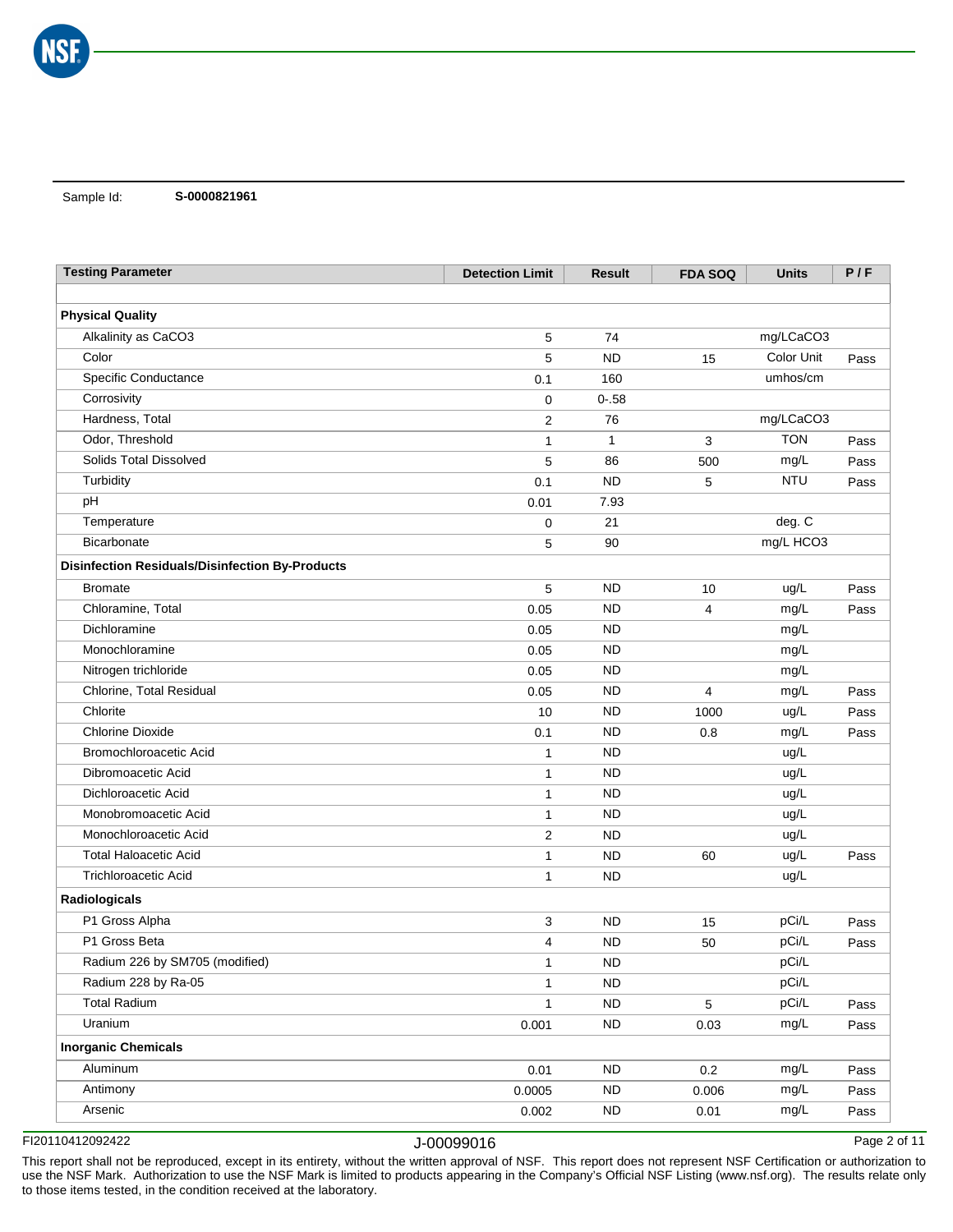

| S-0000821961<br>Sample Id:                                            |                        |                        |                |              |      |
|-----------------------------------------------------------------------|------------------------|------------------------|----------------|--------------|------|
| <b>Testing Parameter</b>                                              | <b>Detection Limit</b> | <b>Result</b>          | <b>FDA SOQ</b> | <b>Units</b> | P/F  |
|                                                                       |                        |                        |                |              |      |
| <b>Inorganic Chemicals</b>                                            |                        |                        |                |              |      |
| * Asbestos in Water (Ref: EPA 600/4-83/043,100.1)<br>Amphibole Fibers |                        |                        |                | <b>MFL</b>   |      |
|                                                                       | 0.2                    | <b>ND</b>              |                | <b>MFL</b>   |      |
| <b>Chrysotile Fibers</b>                                              | 0.2                    | <b>ND</b>              |                | <b>MFL</b>   |      |
| Single Fiber Detection Limit<br><b>Barium</b>                         | 0.2                    | <b>ND</b>              |                |              |      |
|                                                                       | 0.001                  | 0.004                  | 2              | mg/L         | Pass |
| Beryllium<br><b>Bromide</b>                                           | 0.0005                 | <b>ND</b>              | 0.004          | mg/L         | Pass |
|                                                                       | 10                     | <b>ND</b><br><b>ND</b> |                | ug/L         |      |
| Cadmium<br>Calcium                                                    | 0.0002                 |                        | 0.005          | mg/L         | Pass |
| Chloride                                                              | 0.2                    | 24<br><b>ND</b>        |                | mg/L<br>mg/L |      |
| Chromium (includes Hexavalent Chromium)                               | $\overline{2}$         | <b>ND</b>              | 250            |              | Pass |
|                                                                       | 0.001                  |                        | 0.1            | mg/L         | Pass |
| Copper                                                                | 0.001                  | <b>ND</b>              | $\mathbf{1}$   | mg/L         | Pass |
| Cyanide, Total<br>Fluoride                                            | 0.01                   | <b>ND</b>              | 0.2            | mg/L         | Pass |
|                                                                       | 0.1                    | <b>ND</b>              | 1.4            | mg/L         | Pass |
| Iron                                                                  | 0.02                   | <b>ND</b>              | 0.3            | mg/L         | Pass |
| Lead<br>Magnesium                                                     | 0.001                  | <b>ND</b>              | 0.005          | mg/L         | Pass |
|                                                                       | 0.02                   | 4.0                    |                | mg/L         |      |
| Manganese                                                             | 0.001                  | <b>ND</b>              | 0.05           | mg/L         | Pass |
| Mercury                                                               | 0.0002                 | <b>ND</b>              | 0.002          | mg/L         | Pass |
| Nickel                                                                | 0.001                  | <b>ND</b>              | 0.1            | mg/L         | Pass |
| Nitrogen, Nitrate                                                     | 0.05                   | 0.09                   | 10             | mg/L N       | Pass |
| Nitrogen, Nitrite                                                     | 0.025                  | <b>ND</b>              | $\mathbf{1}$   | mg/L N       | Pass |
| Total Nitrate + Nitrite-Nitrogen                                      | 0.02                   | 0.09                   | 10             | mg/L         | Pass |
| Potassium                                                             | 0.5                    | 0.9                    |                | mg/L         |      |
| Selenium                                                              | 0.002                  | <b>ND</b>              | 0.05           | mg/L         | Pass |
| Silver                                                                | 0.001                  | <b>ND</b>              | 0.1            | mg/L         | Pass |
| Sodium                                                                | 0.5                    | 2.4                    |                | mg/L         |      |
| Sulfur, Sulfate                                                       | 0.5                    | 7.2                    | 250            | mg/L         | Pass |
| Surfactants (MBAS)                                                    | 0.2                    | <b>ND</b>              |                | mg/L         | Pass |
| Thallium                                                              | 0.0002                 | <b>ND</b>              | 0.002          | mg/L         | Pass |
| Phenolics                                                             | 0.001                  | ND                     | 0.001          | mg/L         | Pass |
| Zinc                                                                  | 0.01                   | <b>ND</b>              | 5              | mg/L         | Pass |
| <b>Organic Chemicals</b>                                              |                        |                        |                |              |      |
| Diquat (Ref: EPA 549.2)                                               |                        |                        |                |              |      |
| Diquat                                                                | 0.4                    | <b>ND</b>              | 20             | ug/L         | Pass |
| Endothall (Ref. EPA 548.1) - (ug/L)<br>Endothall                      | 9                      | <b>ND</b>              | 100            | ug/L         | Pass |
| Glyphosate (Ref: EPA 547)                                             |                        |                        |                |              |      |
| Glyphosate                                                            | 6                      | <b>ND</b>              | 700            | ug/L         | Pass |
| Perchlorate (Ref: EPA 314.0)<br>Perchlorate                           | 1                      | ND.                    |                | ug/L         |      |
| 2,3,7,8-TCDD (Ref: EPA 1613B)                                         |                        |                        |                |              |      |
| 2,3,7,8-Tetrachlorodibenzo-p-dioxin                                   | 10                     | ND.                    | 30             | pg/L         | Pass |
| Carbamate Pesticides (Ref: 531.2)<br>3-Hydroxycarbofuran              | 1                      | <b>ND</b>              |                | ug/L         |      |
| Aldicarb                                                              | 1                      | <b>ND</b>              |                | ug/L         |      |
| Aldicarb sulfone                                                      | $\mathbf{1}$           | <b>ND</b>              |                | ug/L         |      |
|                                                                       |                        |                        |                |              |      |

Page 3 of 11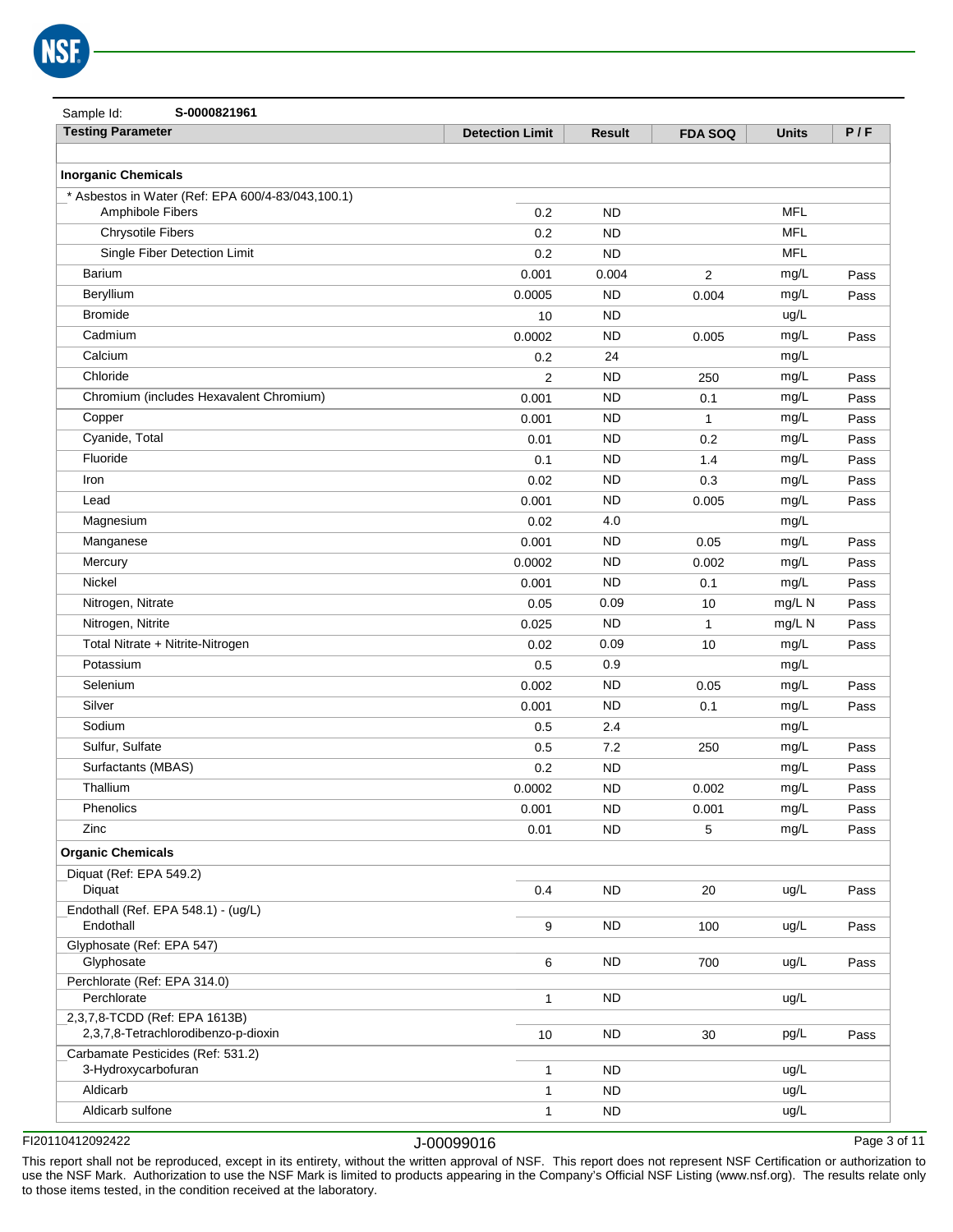| Sample Id:<br>S-0000821961                        |                        |               |                |              |      |
|---------------------------------------------------|------------------------|---------------|----------------|--------------|------|
| <b>Testing Parameter</b>                          | <b>Detection Limit</b> | <b>Result</b> | <b>FDA SOQ</b> | <b>Units</b> | P/F  |
|                                                   |                        |               |                |              |      |
| <b>Organic Chemicals</b>                          |                        |               |                |              |      |
| Aldicarb sulfoxide                                | $\mathbf{1}$           | <b>ND</b>     |                | ug/L         |      |
| Carbaryl                                          | $\mathbf{1}$           | <b>ND</b>     |                | ug/L         |      |
| Carbofuran                                        | $\mathbf{1}$           | <b>ND</b>     | 40             | ug/L         | Pass |
| Methomyl                                          | 1                      | <b>ND</b>     |                | ug/L         |      |
| Oxamyl                                            | $\mathbf{1}$           | <b>ND</b>     | 200            | ug/L         | Pass |
| Herbicides (Ref: EPA 515.3)                       |                        |               |                |              |      |
| $2,4,5$ -TP                                       | 0.2                    | <b>ND</b>     | 50             | ug/L         | Pass |
| $2,4-D$                                           | 0.1                    | <b>ND</b>     | 70             | ug/L         | Pass |
| Bentazon                                          | 0.2                    | <b>ND</b>     |                | ug/L         |      |
| Dalapon                                           | $\mathbf{1}$           | <b>ND</b>     | 200            | ug/L         | Pass |
| <b>DCPA Acid Metabolites</b>                      | 0.2                    | <b>ND</b>     |                | ug/L         |      |
| Dicamba                                           | 0.1                    | <b>ND</b>     |                | ug/L         |      |
| Dinoseb                                           | 0.2                    | <b>ND</b>     | $\overline{7}$ | ug/L         | Pass |
| Pentachlorophenol                                 | 0.04                   | <b>ND</b>     | $\mathbf{1}$   | ug/L         | Pass |
| Picloram                                          | 0.1                    | <b>ND</b>     | 500            | ug/L         | Pass |
| Multicomponent Pesticides and PCBs (Ref: EPA 505) |                        |               |                |              |      |
| Chlordane                                         | 0.2                    | <b>ND</b>     | 2              | ug/L         | Pass |
| PCB 1016                                          | 0.3                    | <b>ND</b>     | 0.5            | ug/L         | Pass |
| <b>PCB 1221</b>                                   | 0.4                    | <b>ND</b>     | 0.5            | ug/L         | Pass |
| PCB 1232                                          | 0.4                    | <b>ND</b>     | 0.5            | ug/L         | Pass |
| <b>PCB 1242</b>                                   | 0.3                    | <b>ND</b>     | 0.5            | ug/L         | Pass |
| <b>PCB 1248</b>                                   | 0.2                    | <b>ND</b>     | 0.5            | ug/L         | Pass |
| <b>PCB 1254</b>                                   | 0.2                    | <b>ND</b>     | 0.5            | ug/L         | Pass |
| <b>PCB 1260</b>                                   | 0.3                    | <b>ND</b>     | 0.5            | ug/L         | Pass |
| <b>Total PCBs</b>                                 | 0.4                    | <b>ND</b>     | 0.5            | ug/L         | Pass |
| Toxaphene                                         | $\mathbf{1}$           | <b>ND</b>     | 3              | ug/L         | Pass |
| Semivolatile Organic Compounds (Ref: EPA 525.2)   |                        |               |                |              |      |
| 2,4 Dinitrotoluene                                | 0.5                    | <b>ND</b>     |                | ug/L         |      |
| 2,6-Dinitrotoluene                                | 0.5                    | <b>ND</b>     |                | ug/L         |      |
| Alachlor                                          | 0.1                    | <b>ND</b>     | 2              | ug/L         | Pass |
| Aldrin                                            | 0.1                    | <b>ND</b>     |                | ug/L         |      |
| Atrazine                                          | 0.2                    | <b>ND</b>     | 3              | ug/L         | Pass |
| Benzo(a)Pyrene                                    | 0.1                    | <b>ND</b>     | 0.2            | ug/L         | Pass |
| bis(2-Ethylhexyl)adipate                          | $\mathbf 2$            | ND            | 400            | ug/L         | Pass |
| bis(2-Ethylhexyl)phthalate (DEHP)                 | $\overline{2}$         | <b>ND</b>     |                | ug/L         |      |
| <b>Butachlor</b>                                  | 0.2                    | <b>ND</b>     |                | ug/L         |      |
| Butylbenzylphthalate                              | $\overline{2}$         | ${\sf ND}$    |                | ug/L         |      |
| Di-n-butylphthalate                               | $\mathbf 2$            | <b>ND</b>     |                | ug/L         |      |
| Dieldrin                                          | 0.5                    | ND            |                | ug/L         |      |
| Diethylphthalate                                  | $\mathbf 2$            | <b>ND</b>     |                | ug/L         |      |
| Dimethylphthalate                                 | $\overline{2}$         | <b>ND</b>     |                | ug/L         |      |
| Endrin                                            | 0.1                    | <b>ND</b>     | $\sqrt{2}$     | ug/L         | Pass |
| <b>EPTC</b>                                       | 0.5                    | <b>ND</b>     |                | ug/L         |      |
| Heptachlor                                        | 0.1                    | <b>ND</b>     | 0.4            | ug/L         | Pass |
| <b>Heptachlor Epoxide</b>                         | 0.1                    | <b>ND</b>     | 0.2            | ug/L         | Pass |
| Hexachlorobenzene                                 | 0.1                    | <b>ND</b>     | $\mathbf{1}$   | ug/L         | Pass |

Page 4 of 11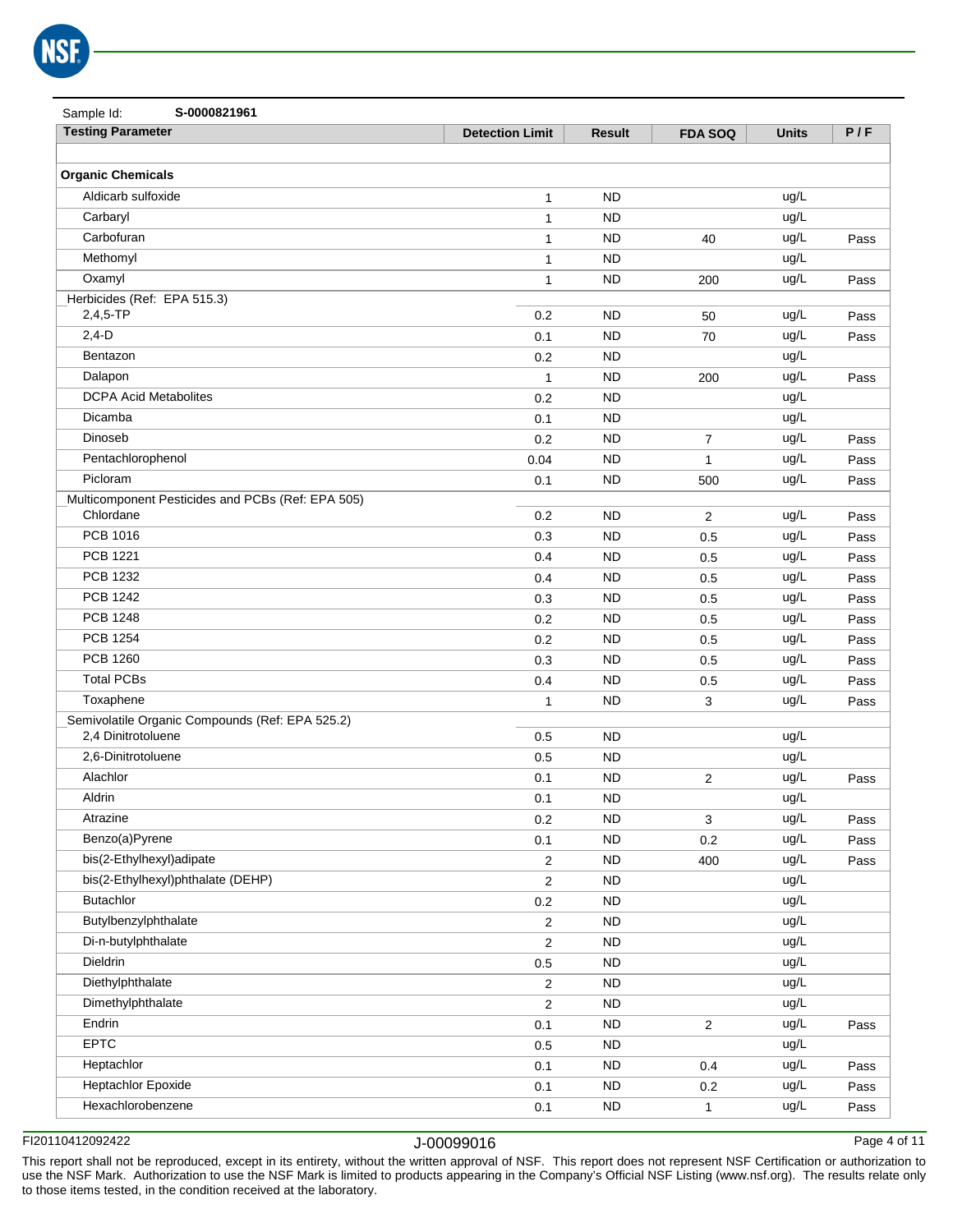| S-0000821961<br>Sample Id:                                                              |                        |               |                |              |      |
|-----------------------------------------------------------------------------------------|------------------------|---------------|----------------|--------------|------|
| <b>Testing Parameter</b>                                                                | <b>Detection Limit</b> | <b>Result</b> | <b>FDA SOQ</b> | <b>Units</b> | P/F  |
|                                                                                         |                        |               |                |              |      |
| <b>Organic Chemicals</b>                                                                |                        |               |                |              |      |
| Hexachlorocyclopentadiene                                                               | 0.1                    | <b>ND</b>     | 50             | ug/L         | Pass |
| Lindane                                                                                 | 0.1                    | <b>ND</b>     | 0.2            | ug/L         | Pass |
| Methoxychlor                                                                            | 0.1                    | <b>ND</b>     | 40             | ug/L         | Pass |
| Metolachlor                                                                             | 0.1                    | <b>ND</b>     |                | ug/L         |      |
| Metribuzin                                                                              | 0.1                    | <b>ND</b>     |                | ug/L         |      |
| Molinate                                                                                | 0.1                    | <b>ND</b>     |                | ug/L         |      |
| p,p'-DDE (4,4'-DDE)                                                                     | 0.5                    | <b>ND</b>     |                | ug/L         |      |
| Propachlor                                                                              | 0.1                    | <b>ND</b>     |                | ug/L         |      |
| Simazine                                                                                | 0.2                    | <b>ND</b>     | $\overline{4}$ | ug/L         | Pass |
| Terbacil                                                                                | 0.5                    | <b>ND</b>     |                | ug/L         |      |
| Volatiles: EDB and DBCP (Ref: EPA 504.1)                                                |                        |               |                |              |      |
| 1,2-Dibromo-3-Chloropropane (DBCP)                                                      | 0.01                   | <b>ND</b>     | 0.2            | ug/L         | Pass |
| Ethylene Dibromide (EDB)                                                                | 0.01                   | <b>ND</b>     | 0.05           | ug/L         | Pass |
| Volatiles: Regulated and Monitoring VOC's (Ref: EPA 524.2)<br>1.1.1.2-Tetrachloroethane |                        |               |                |              |      |
|                                                                                         | 0.5                    | <b>ND</b>     |                | ug/L         |      |
| 1,1,1-Trichloroethane                                                                   | 0.5                    | <b>ND</b>     | 200            | ug/L         | Pass |
| 1,1,2,2-Tetrachloroethane                                                               | 0.5                    | <b>ND</b>     |                | ug/L         |      |
| 1,1,2-Trichloroethane                                                                   | 0.5                    | <b>ND</b>     | 5              | ug/L         | Pass |
| 1,1-Dichloroethane                                                                      | 0.5                    | <b>ND</b>     |                | ug/L         |      |
| 1,1-Dichloroethylene                                                                    | 0.5                    | <b>ND</b>     | 7              | ug/L         | Pass |
| 1,1-Dichloropropene                                                                     | 0.5                    | <b>ND</b>     |                | ug/L         |      |
| 1,2,3-Trichlorobenzene                                                                  | 0.5                    | <b>ND</b>     |                | ug/L         |      |
| 1,2,3-Trichloropropane                                                                  | 0.5                    | <b>ND</b>     |                | ug/L         |      |
| 1,2,3-Trimethylbenzene                                                                  | 0.5                    | <b>ND</b>     |                | ug/L         |      |
| 1,2,4-Trichlorobenzene                                                                  | 0.5                    | <b>ND</b>     | 70             | ug/L         | Pass |
| 1,2,4-Trimethylbenzene                                                                  | 0.5                    | <b>ND</b>     |                | ug/L         |      |
| 1,2-Dichlorobenzene                                                                     | 0.5                    | <b>ND</b>     | 600            | ug/L         | Pass |
| 1,2-Dichloroethane                                                                      | 0.5                    | <b>ND</b>     | 5              | ug/L         | Pass |
| 1,2-Dichloropropane                                                                     | 0.5                    | <b>ND</b>     | 5              | ug/L         | Pass |
| 1,3,5-Trimethylbenzene                                                                  | 0.5                    | <b>ND</b>     |                | ug/L         |      |
| 1,3-Dichlorobenzene                                                                     | 0.5                    | <b>ND</b>     |                | ug/L         |      |
| 1,3-Dichloropropane                                                                     | 0.5                    | <b>ND</b>     |                | ug/L         |      |
| 1,4-Dichlorobenzene                                                                     | 0.5                    | <b>ND</b>     | 75             | ug/L         | Pass |
| 2,2-Dichloropropane                                                                     | 0.5                    | <b>ND</b>     |                | ug/L         |      |
| 2-Chlorotoluene                                                                         | 0.5                    | <b>ND</b>     |                | ug/L         |      |
| 4-Chlorotoluene                                                                         | 0.5                    | <b>ND</b>     |                | ug/L         |      |
| Benzene                                                                                 | 0.5                    | <b>ND</b>     | 5              | ug/L         | Pass |
| Bromobenzene                                                                            | 0.5                    | <b>ND</b>     |                | ug/L         |      |
| Bromochloromethane                                                                      | 0.5                    | <b>ND</b>     |                | ug/L         |      |
| Bromodichloromethane                                                                    | 0.5                    | <b>ND</b>     |                | ug/L         |      |
| Bromoform                                                                               | 0.5                    | <b>ND</b>     |                | ug/L         |      |
| Bromomethane                                                                            | 0.5                    | <b>ND</b>     |                | ug/L         |      |
| Carbon Tetrachloride                                                                    | 0.5                    | <b>ND</b>     | 5              | ug/L         | Pass |
| Chlorobenzene                                                                           | 0.5                    | <b>ND</b>     | 100            | ug/L         | Pass |
| Chlorodibromomethane                                                                    | 0.5                    | <b>ND</b>     |                | ug/L         |      |
| Chloroethane                                                                            | 0.5                    | <b>ND</b>     |                | ug/L         |      |

Page 5 of 11